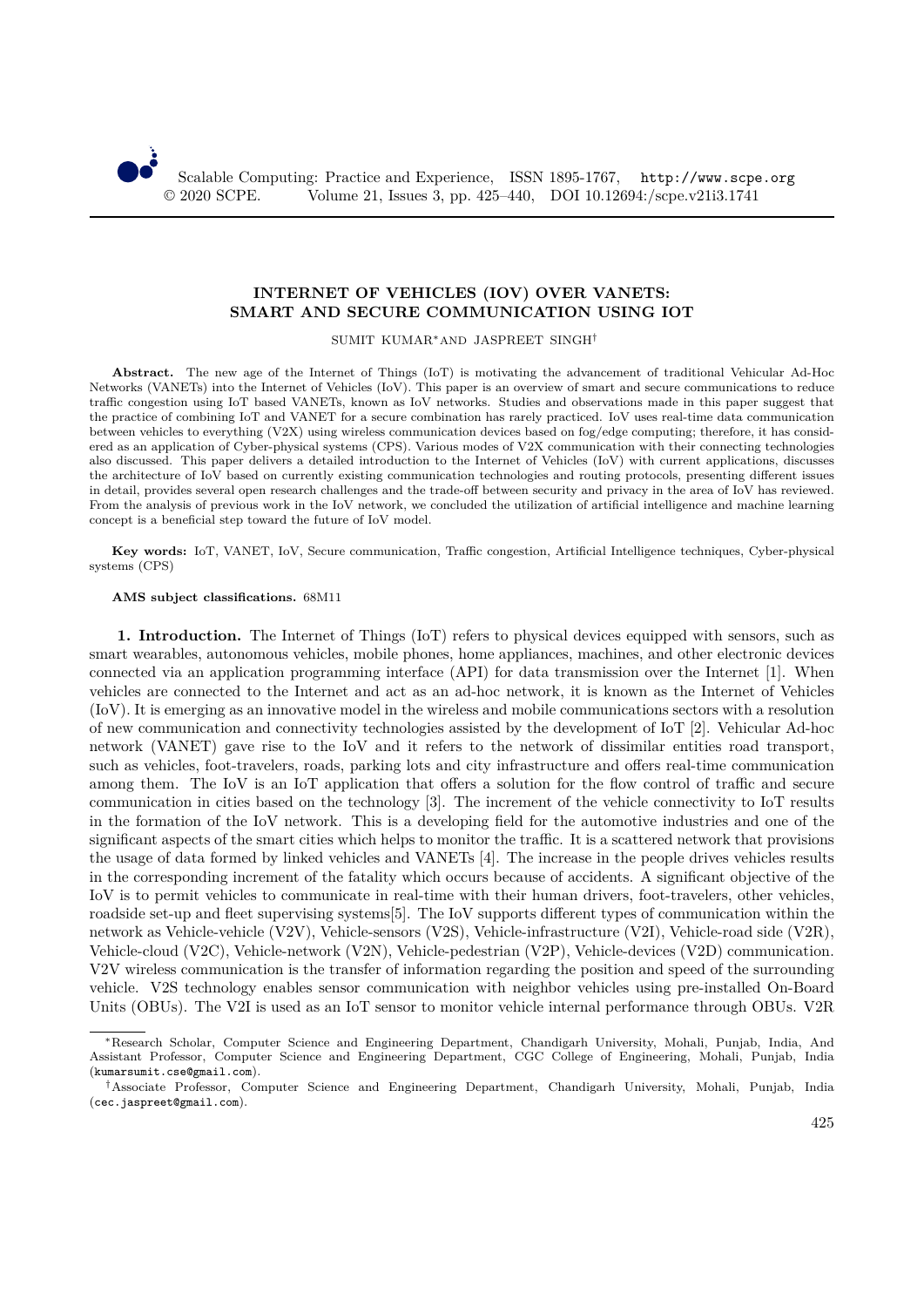

Fig. 1.1. *V2X Communication modes in IoV*

|  | TABLE 1.1                                                 |  |  |
|--|-----------------------------------------------------------|--|--|
|  | Analysis of Short-range Communication Technologies in IoV |  |  |

| <b>Parameters</b>            | <b>Bluetooth</b>                                       | <b>UWB</b>                                                                      | <b>Zigbee</b>                                        | $W$ i-Fi                             |
|------------------------------|--------------------------------------------------------|---------------------------------------------------------------------------------|------------------------------------------------------|--------------------------------------|
| <b>IEEE</b> Specification    | 802.15.1                                               | 802.15.3a                                                                       | 802.15.4                                             | $80.2.11 \text{ a/b/g}$              |
| Application                  | In-vehicle devices<br>connectivity for<br>infotainment | $\overline{\text{Enable real-time}}$<br>localization with<br>other technologies | Interconnection of sensors<br>with vehicles and RSUs | Enable V2X modes<br>of communication |
| Domain                       | Telematics, Body                                       | Telematics, Power train                                                         | Body                                                 | Telematics                           |
| Data-rate                    | 01 Mbps                                                | $100$ Mbps                                                                      | 250 Kbps                                             | 54 Mbps                              |
| Range                        | Up to $10 \text{ m}$                                   | Up to $10 \text{ m}$                                                            | $10 - 100$ m                                         | Up to $100 \text{ m}$                |
| <b>Power Consumption</b>     | Low                                                    | Ultra-Low                                                                       | Very Low                                             | High                                 |
| <b>Modulation Type</b>       | <b>GFSK</b>                                            | BPSK, QPSK                                                                      | BPSK, QPSK                                           | BPSK, QPSK                           |
| <b>Frequency Band</b>        | $2.4\text{ GHz}$                                       | $(3.1 \text{ to } 10.6) \text{ GHz}$                                            | (868, 915) MHz, 2.4 GHz                              | $(2.4, 5)$ GHz                       |
| Max Bandwidth                | Near to 1 Mbps                                         | Near to 100 Mbps                                                                | Near to 50 Mbps                                      | Near to 50 Mbps                      |
| <b>Protection Techniques</b> | $CRC-16$ bits                                          | $CRC-32$ bits                                                                   | $CRC-16$ bits                                        | $CRC-32$ bits                        |
| <b>Network Topologies</b>    | Spoke-hub                                              | Peer-Peer $(P2P)$                                                               | Spoke-hub, Mesh                                      | Spoke-hub                            |

used to support the wireless exchange of information between a vehicle and supporting Roadside Units (RSUs). V2C and V2N allow the vehicle to access additional information from the cloud and fog server through APIs using the internet. V2P and V2D systems support awareness for Vulnerable Road Users (VRUs) or such as horse riders, pedestrians and cyclists having smart watches or mobile phones. Two or more than two objects communicate in real-time using many diverse technologies which makes IoV complex network. These basic types of communication in ad-hoc networks referred to as Vehicle-everything (V2X) communication that have proposed from a study on [1, 6, 4] in the Fig. 1.1.

V2X communication possible in two different ways, using Wi-Fi technology or 5G/LTE networking for IoT based Internet of Vehicles. The DSRC is responsible for communication between the RSU and the OBU by wireless connection based on WAVE standards. After considering these wireless technologies that used to maintain security and fast communication in the IoV network, some essential communication technologies based on various parameters has summarized in the Table 1.1.

This analysis has done based on work from [7, 8] in which radio technologies are superior to Zigbee and Bluetooth while considering in-vehicle applications depending on low bitrates and inadequate power source and also its low energy ingestion that could offer an extended lifetime. On the contrary, data at fast speeding-vehicle applications could help from the usage of Wi-Fi and Ultra-wideband (UWB) due to their less normalized energy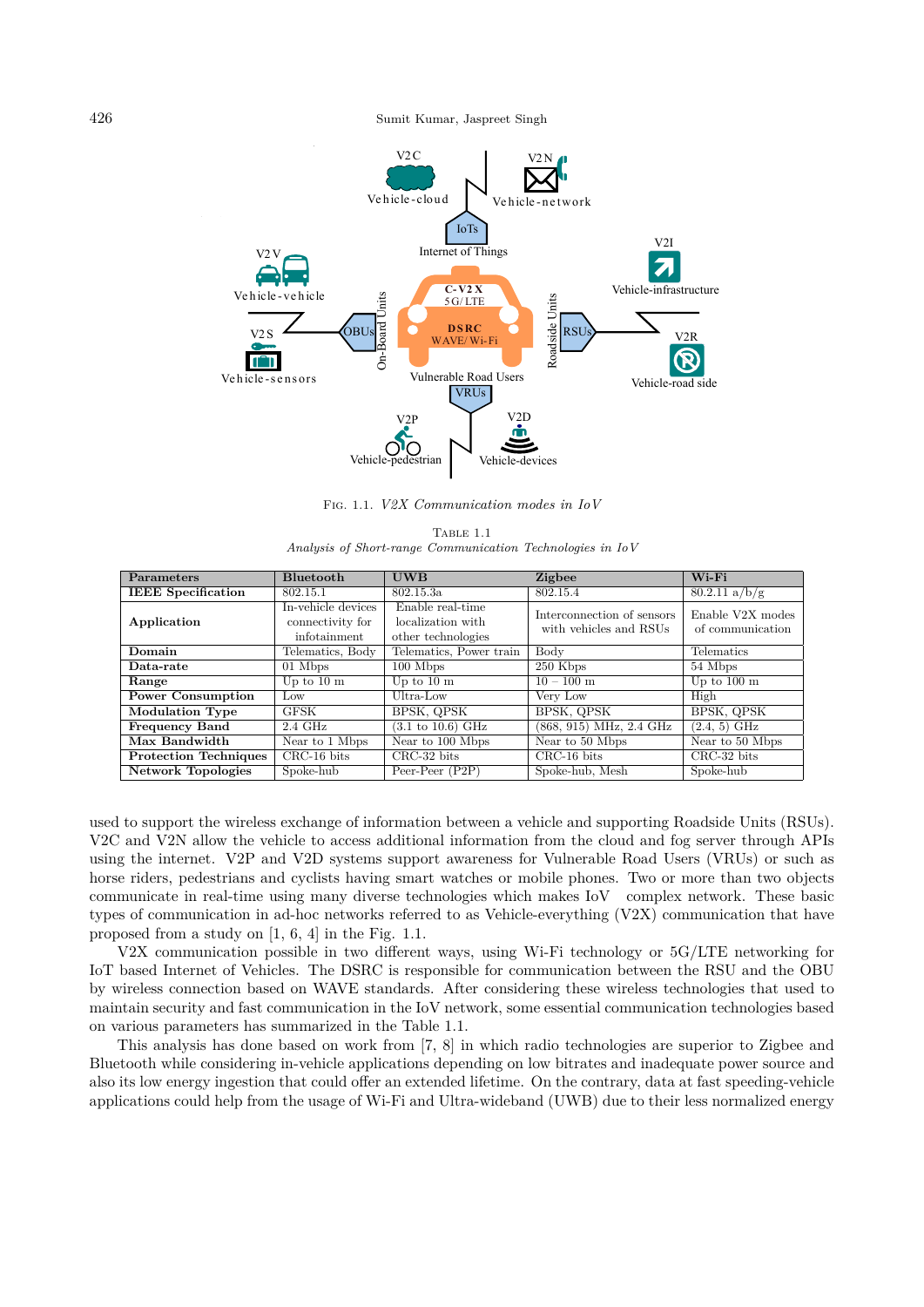consumption rate.

IoV uses technologies such as navigation systems, mobile communication, and sensor networks for data interchange and instruction systems. Cyber-physical system (CPS) is a combination of cyber (virtual) and physical (real) systems with networking and computation capabilities.

IoT applications typically include three basic layers:

- **Sensor (actuator) layer:** Use to understand (sense) road and traffic conditions.
- **Application (control) layer:** Analysis of data collected by the integration of big data with fog infrastructure in data centers.
- **Communication layer:** Smart wireless connectivity between sensors and fog servers.

In IoT, physical devices are connected over the Internet so that they can communicate with each other and make decisions intelligently and exchange information without or with little human intervention [9], for example, driverless cars or drones.

**1.1. Issues and Challenges in IoV.** The main focus of the Internet of Vehicles is to connect multiple users with vehicles, devices and networks, offering a safe and secure communication capability that is flexible, efficient and reliable. The construction of IoV with such multiple objects makes it a complex system [10]. Also, the use of IoV is less diverse compared to other networks and as a result, there are some particular requirements. Both of these issues add new technological challenges and test the research and development of IoV. During discussion related to the function and construction of IoV, here are some of the issues and challenges that researchers face:

- **Security and Privacy:** Since IoV combines a wide range of various services and standards, there is a requirement for the safety of information. As an open community network, IoV is aimed at cyber attacks and attacks that can cause physical loss and privacy leaks. Maintaining the balance between privacy and security is one of the key issues in IoV. The acceptance of reliable info from its sender to the recipient is important [11]. However, the senders' privacy requirement may be violated by this reliable information.
- **Vehicles Reliability:** Vehicles, sensors, and network sensors may fail sometime. The system has to deal with inaccurate data, plus malicious communications, for example denial of service (DOS) attacks. Some technologies can be deployed like Intrusion Detection Systems (IDS) to protect against attacks in traditional networks [12]. In general, car safety is very important compared to in-car entertainment.
- **Mobility and Dynamic Topology:** Compared to other vehicles in the network, cars can travel at much higher speeds, resulting in constantly changing network topologies. It requires a test to connect with consecutive nodes and transport the goods from one place to another. Therefore, the flexibility of network topology should be considered important for IoV development.
- **Open Standards:** The absence of standard can make successful V2X communication troublesome, so interoperability and standardization are required for quick selection. Receiving open standards will empower the flat-sharing of data. Governments ought to take an interest and urge enterprises to work together in the improvement of innovative prescribed procedures and open global standards.
- **Variable network load:** Network size is another big challenge, which can be very high or low due to changing traffic conditions. As the scale of the network in large urban areas can be high, for example, entries in urban areas, main highways, and metropolitan cities. In any case, if the network has severely broken can now remain fragmented, which cause road accidents. Therefore, a smart traffic surveillance system based on 5G technology will be required to solve this problem [13].
- **Geographical Communication:** Related to different networks that use multicast or unicast routing, where communication is reflected by a particular ID, car networks often have some form of transmission, which affects areas where bulk traffic should be sent.
- **Predictable Mobility:**Vehicular networks are different than different types of specially designated networks where nodes move randomly. Cars, in turn, are forced by topology and design, by the need to pay attention to traffic signals and traffic signals, and by the reaction of moving neighbour vehicles, which makes consistency as far as possible.
- **Sufficient Energy and Storage:** The general feature of nodes in Vehicular networks is that they contain more power to register (count, maintain and adjust), because nodes are in rows rather than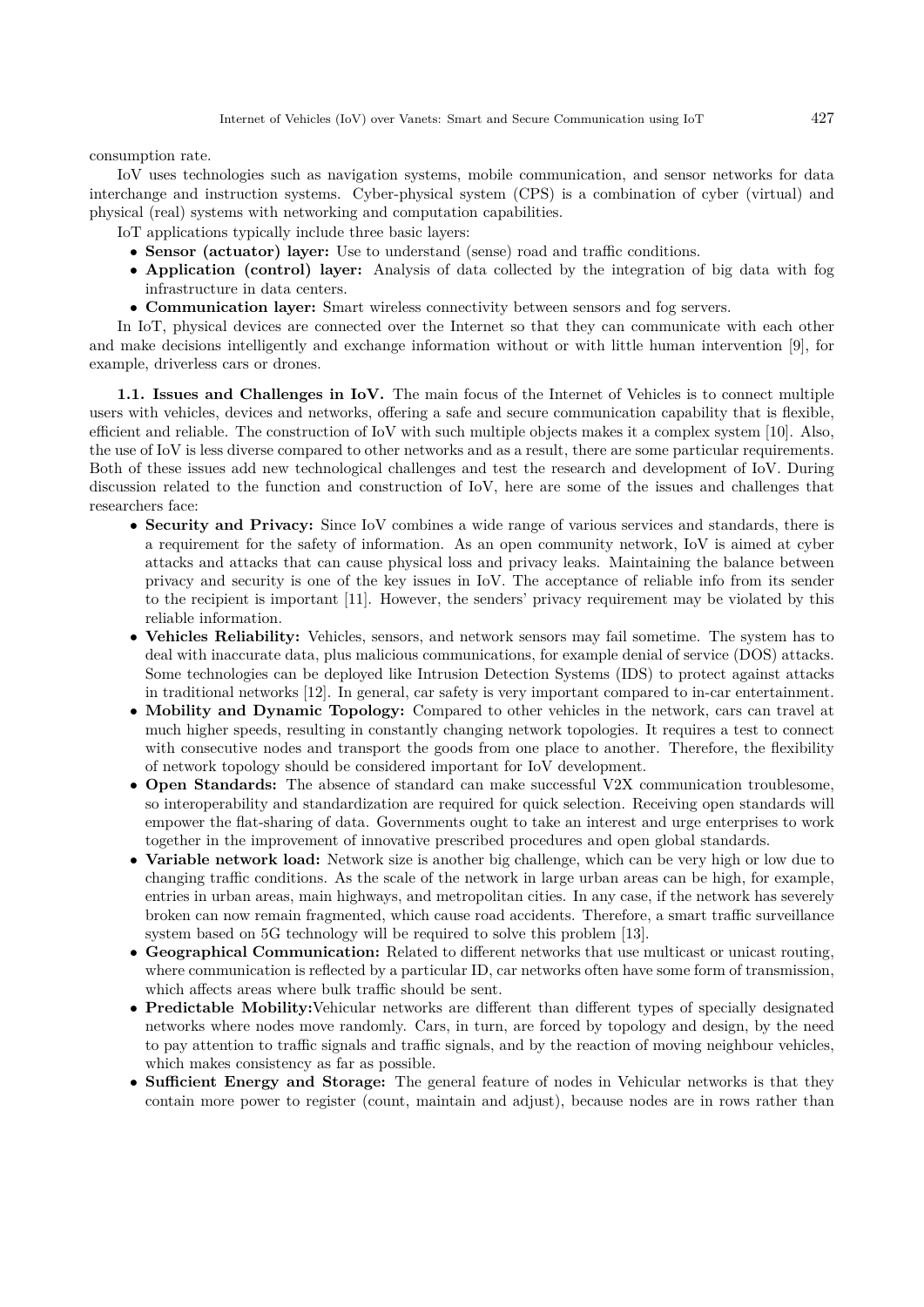smaller portable gadgets.

- **Various Communication Environments:** Vehicular networks have generally used in two common communication areas. First, in the case of highways, the situation is generally basic and direct. In the case of cities, this has really problematic because the routes have isolated by divisions, such as sectors, trees, and other different obstacles [14].
- **Poor Network Connectivity:** As high mobility of devices and fast changes of network topology, leading to network partitioning and connection disappointment result in bad messages should be normal. At that time, the need for ways to joining back to the network is always being explored.
- **Hard Delay Constraints:** In IoV, many applications have severe delays, even they do not require high-bitrate or bandwidth. Such as, during a serious incident, a message must be transmitted and displayed at a specific time to avoid a car accident. Current application, instead of the usual delay, undesirable delays will be important.
- **Big data in IoT:** One of the biggest challenges is the processing then storing of the large amount of data generated in the IoV due to a high number of connected autonomous vehicles, which has assumed to be 1Gb per second of data processing [15]. Therefore, it is a vital function for big data management in intelligent connected vehicles (ICV) using cloud computing and IoT analytics.
- **High-Reliability requirement:** Transportation-related applications are often very delicate, so there is a requirement for high-reliability. Since complex systems, network-level size, and poor power of connectivity, high-reliability in IoV is difficult to achieve.
- **Service Sustainability:** Ensuring the robustness of service delivery in IoV is still difficult as it is, it calls for high-level perceptual strategies, just as it is not easy to understand the network system. There is difficulty in adapting all vehicles to provide sensible types of assistance with amazing networks gradually, as it is necessary to have network bandwidth, remote access, low service levels and host status.

These security and trust-related issues of IoV are expected to be resolved in the future to make it more reliable and successful.

**1.2. Applications.** Most of the IoV applications are in the field of telecom. According to Cyber-physical systems (CPS) some important applications of the IoV model and their functionality are classified into different classes, given below:

- *Safety:* Cooperative collision avoidance, Lane changing warnings, automatic braking and speed control
- *Navigation:* Real-time traffic, Route navigation, Locating parked vehicle, Cooperative driving
- *Information and Infotainment:* Wi-Fi in vehicles for downloading of music, video streaming, content sharing
- *Remote Telemetric:* Vehicle remote locking, Car surveillance
- *Diagnostic:* Service spot detection, Self-repair, Fuel usage optimization
- *Car sharing:* Car pooling, Group parking booking
- *Others:* Electronic toll payments, Traffic flow monitoring, etc.

The Internet of things and Cyber-physical systems are not isolated technologies [16]. Cyber-physical systems (CPS) and IoT in the IoV network have some other important applications, such as Intelligent transportation systems (ITS), Connected autonomous vehicles (CAV), Smart grid, Smart city, and Smart manufacturing [17].

**1.3. Motivation.** In the upcoming time, IoV will become the future of the VANETs based on the expansion of the web services. An essential portion of the Internet of Vehicles having different exploration fields, including intelligent transportation system, wireless communication, cloud and fog computing, mobile computing, autopilot vehicles and era of CPS [18]. On the routing and packet data transmission point of view, both network security and robust data transmission are necessary for different applications. IoV networks mostly consist of vehicles, which operate in a very different way than wireless sensors. As a result, the IoV network has many features that can influence the formation of IoV technologies. Some features will present difficulties for the advancement of technology, and some may result in benefits.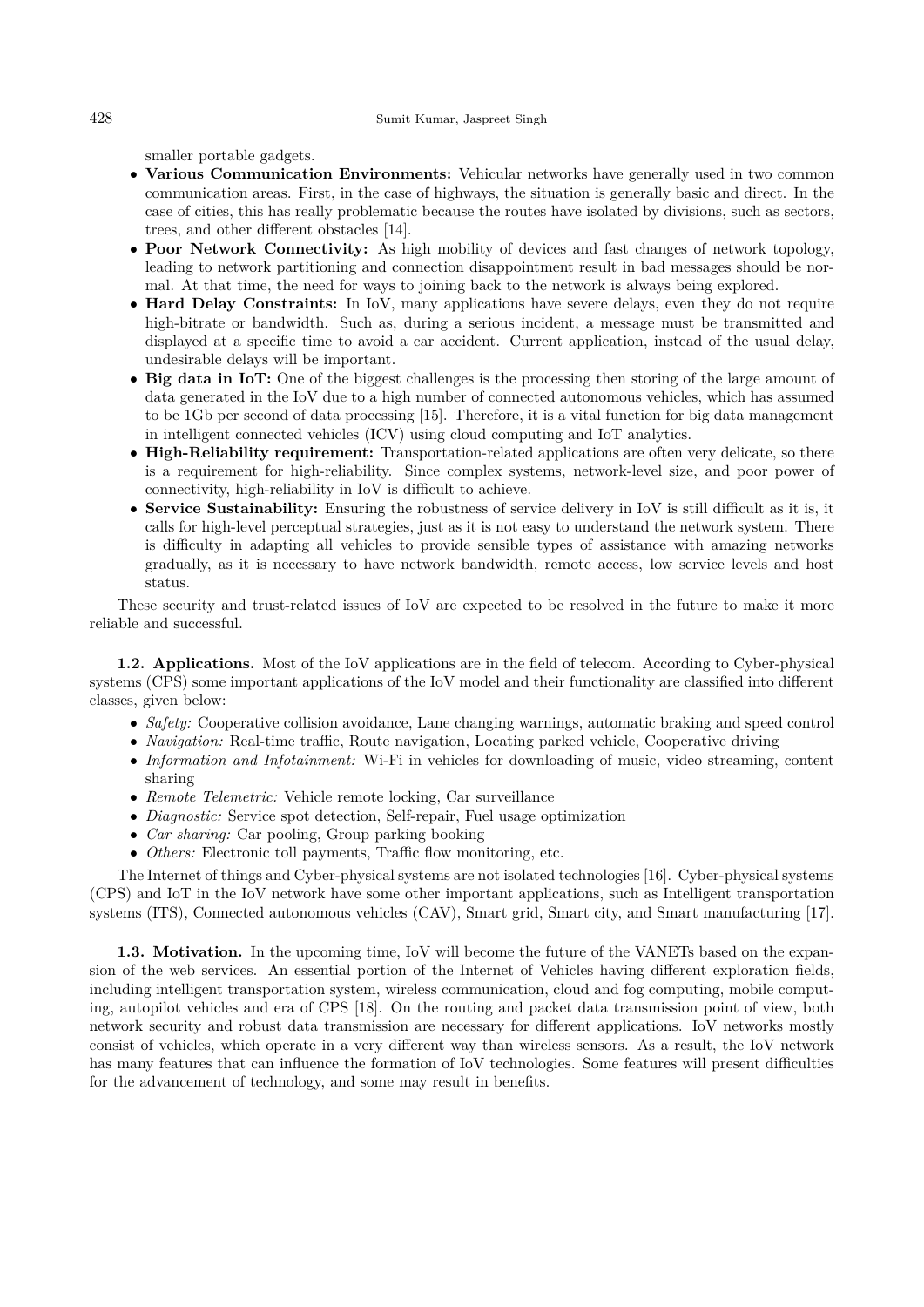**1.4. Contributions.** Motivated by existing problems in IoV, we present a new approach for improved traffic management and reliable communication in IoV using behavioral studies of IoT and VANETs. The significant contribution of our work lies in summary as follows:

- In this paper, we have proposed and designed a novel framework (CSI model) for IoV with studies based on the current VANET environment to prevent traffic congestion, maintain secure communication, and maximize data delivery.
- The purpose of this study is to analyze various mechanisms for better route selection based on vehicle range, residual energy, and vehicle condition for efficient communication using artificial intelligence.
- The future challenges and current issues for the design and development of IoV networks with the help of big data, IoT, and cloud services have discussed in detail.
- This paper sheds new light on the full layered architecture of IoV for a better analysis of existing models.
- This survey presented various communication strategies for IoV by reviewing existing routing protocols, topologies, and applications.
- In conclusion, comparisons have made for the performance of existing works in terms of Quality of Service (QoS) parameters to explore better possibilities towards faster and reliable data transmission in IoV networks.

**1.5. Organization.** This paper has divided into five sections. Section 1 gives a brief overview of the IoV network with current issues, challenges, applications, and motivation for contributions. The rest of this paper is structured as follows. Section 2 describes an in-depth background survey explaining their respective approaches, limitations, findings, and future research gaps. Section 3 presents the layered architecture of the IoV with its routing protocols and security requirements. The performance of existing works has evaluated and a proposed novel framework presented in Section 4. The paper concludes with future scope in Section 5.

**2. Background Survey.** The survey of existing work for the secure communication and traffic congestion minimization in IoV is discussed in this section of the paper.

In 2019, Muhammad Asim Saleem et al [1] has researched information transmission using IoT based VANETs with congestion control mechanisms and the key highlights are listed as:

- Researchers has used the concept of basic routing protocol standards for VANETs. The proposed routing mechanism requires a large amount of energy used to consider routed between vehicles or RSUs one after another.
- Here center of attention is to intend a multiple mediator system for completing the route discovery mechanism in VANETs. Designing routing mechanism is grounded upon four mediators (intermediate communication vehicles or RSUs), which are coordinated in finding ideal paths and in reducing the traffic congestion inside the network.
- Therefore, an efficient hybrid clustering based routing mechanism is a better option for data packet transfer with IoT based VANETs to reduce traffic interruption.

In 2018, Lucy Sumi and Virender Ranga [2] designed an IoT based VANET for the controlling the traffic to help emergency vehicles in a smart urban city and some of the observed conclusions are written as follows:

- The authors introduced a structure of merged concepts from IoT and VANET that target the easy passage for precedent emergency vehicles via the traffic path, and this traffic congestion is a big issue.
- The suggested system helps the emergency vehicles and ambulances in searching the adjacent feasible route to their destination based upon the real-time traffic data.
- The proposed system supports reducing the delay in transmission time for any medical help during mishaps and the timely delivery of medicines to patients.

In 2019, Amr Tolba [3] has presented a content accessibility preference approach for improving serviceoptimality in IoV; the key highlights are listed as:

- The author has given a technique of obtaining data at low-delay to enhance the service-optimality of smart vehicular applications.
- By taking optimal gateways, the vehicles for getting access to data use the advantages of epidemic spread routing.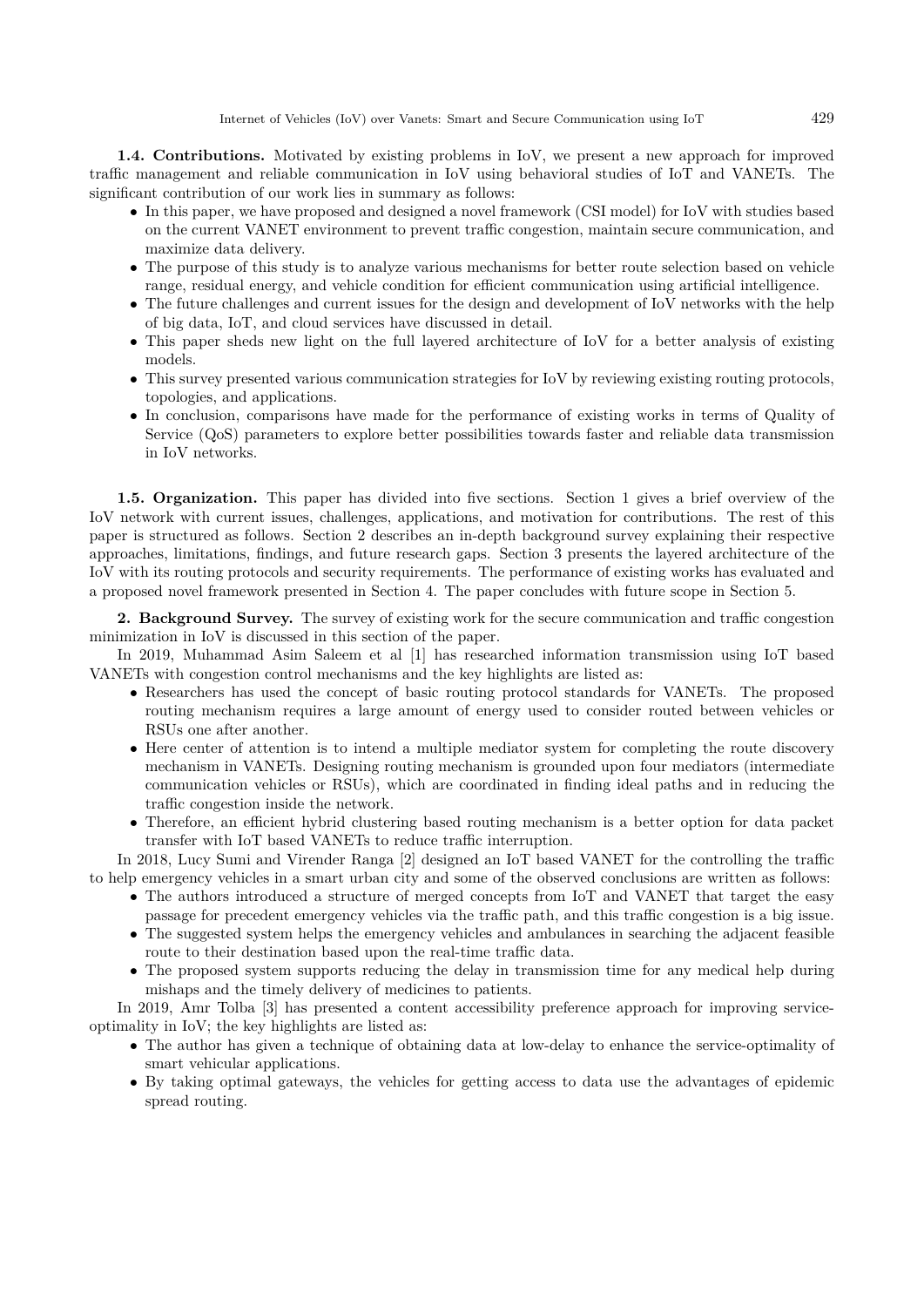- The author has designed a content accessibility preference (CAP) prototype that helps in accurate vehicle selection.
- The effectiveness of the suggested CAP design is validated using various QoS parameters such as throughput, packet transfer or service rate, vehicle service ratio, and delay.

In 2017, Zhenyu Zhou et al. [4] presented big data-based data propagation in VANET and the key highlights are listed as:

- The authors have examined the content propagation difficulty in IoV networks based on D2D and V2V communication.
- The physical, as well as social layer data in the context of link possibility as well as social association rigidity functioning to resolve the framed combined power control, peer discovery, and channel selection problem.
- The projected scheme was associated with two experiential processes, and its efficiency and power in the sum rate, as well as content approval, were authenticated using results.

In 2017, Zhaolong Ning et al. [5] projected a cooperative QoS access scheme for Social-IoV (S-IoV) and below is some relevant points relating to this research:

- Firstly, the authors studied an active access service assessment scheme to manage through the consequence carried by the dynamic network alteration. They construct a CQS access system, concentrating on consistency assurance and service excellence promotion in Social IoVs.
- Secondly, the paper offered a social association assessment technique for exploring internal as well as external similarities between vehicles. Additionally, they examined a forecast technique consistent with the vehicle movement path for communication time valuation.
- In the end, they presented a CQS technique, which initially constructed a node-centric formation of hierarchy and arrangement to calculate the contact excellence, and then selects a contact path based upon the existing state of the network. Also, the bi-direction buffering procedure is inspected to enhance the response competence as well as procedure accuracy.

In 2016, Jiafu Wanet al. [6] projected mobile crowd-sensing for traffic forecasts in IoV and the observed conclusions are written as follows:

- Originally from the perspective of service relationships between fog computing and IoV, the authors have talked about the classification of cloud or fog-based Internet of vehicles.
- Authors have projected mobile crowd-sensing for traffic forecasts on the Internet of Vehicles (IoV).

In 2017, Wenchao Xu et al. [19] plotted the Internet of Vehicles (IoV) in a Big Data era to analyze relationships between them and some of the observed conclusions are written as follows:

- The authors highlighted and extended the significant role of the IoV using big data for autonomous vehicles.
- In addition, they identified emerging problems in IoV to demonstrate several required guidelines for the future Internet of vehicles (IoV) in a big data period.

In 2018, Xiaojie Wang et al. [20] offered a reasonable solution that allows off-loading for real-time traffic organization in Edge-based Internet of vehicle (IoV), to reduce the system average execution time. The key points related to this study are as follows:

- Firstly, offered a reasonable solution, which allows for off-loading real-time traffic organization in Edgebased Internet of Vehicles (IoV) to reduce the average execution time of the system.
- The authors have not investigated how to use external vehicles from a range of roadside-units (RSUs) communication to offload the data from fog nodes for traffic management systems (TMS).

In 2016, Jiawen Kang et al. [21] purposed two computer-generated mechanisms for plotting outbreaks and safeguarding for IoV. And the key highlights are listed as:

- Firstly, present the IoV prototype and then designate location concealment and plotting by two representative virtual machines.
- In an active topology, the communication rules in a secrecy protection order among local or in-house clouds setup and vehicles should be secure and effective to reduce the usage of the framework.

In 2017, Jiawen Kang et al. [22] presented privacy-preserved pseudonym plan for Edge computing-based IoV network. And below are some relevant points relating to this research: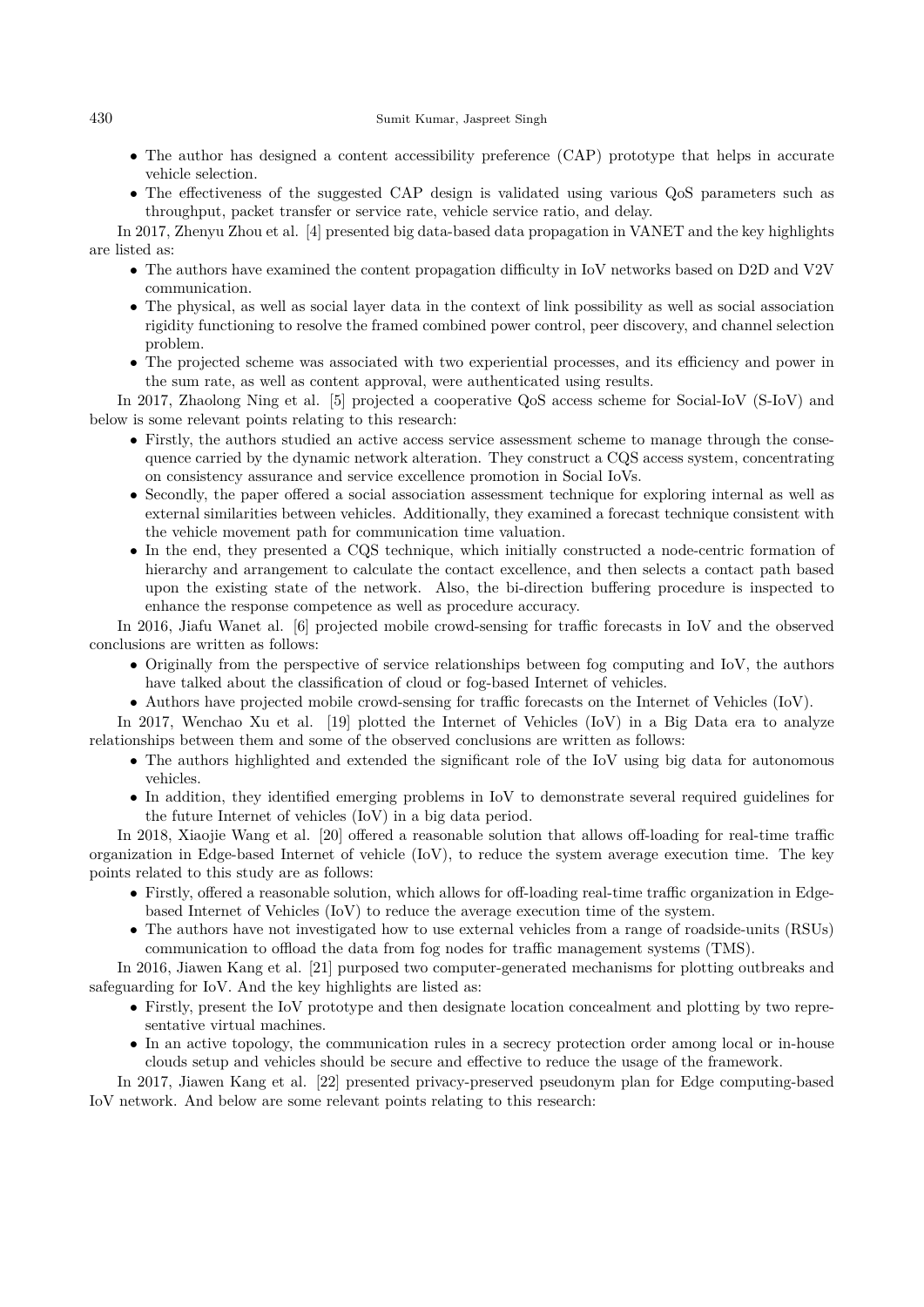- They introduced path info secrecy issues on the Internet of Vehicles with a new model called Fog or Edge-based Internet of Vehicles (F-IOV) for successful pseudonym organization using devices on the fog layer.
- Pseudonyms are created and spread to automobiles with time for safe communication and privacy management in IoV.
- Their proposed system is not much valid for conditions related to light vehicles, also does not study social networks.

In 2016, Eun-Kyu Lee et al. [23] presented the IoV from a smart grid to self-directed fog or edge-based vehicles. And the key highlights are listed as:

- This editorial appealed that the vehicular cloud model which is equal to Internet-based cloud structure for vehicles, would be the essential framework surrounding that creates the progress probable and that the self-directed manipulating would be the main recipient in the cloud planning.
- The authors introduced a vehicle cloud model for future research, which emphasizes the use of unmanned aerial vehicles (UAVs) and also explained the future research approaches.

In 2017, Wenyu Zhang et al. [24] purposed a model of cooperative fog computing amid Big Data on the Internet of Vehicles. And below are some relevant points relating to this research:

- They presented difficulties with cloud-based IoV networks, and planned a local IoV design for low-delay communication services.
- They discussed resource management scheme for this improvement in IoV designed, including intra-edge power-efficient and inter-age QoS-efficient resource management.

• Further, they provided the necessary simulation outcomes to prove the efficiency of the model employed.

In 2015, Anand Paul et al. [25] purposed a helpful perceptive intellect for the internet of vehicles. And some of the observed conclusions are written as follows:

- There are conflicts among better vehicular communication and high wireless mobility with a deficiency of computational resources and low bandwidth.
- Therefore it requires an inventive Cognitive Radio (CR) and effective spectrum management as well.
- The projected scheme utilized to reduce both high vehicular mobility as well as the spectrum deficiency problems.

In 2018, Priyan Kumar et al. [26] offered an active traffic management plan with the help of the Internet of Vehicles for optimal route selection. And the key highlights are listed as:

- The road map presented here is further divided into small numbers of groups. In addition, the ant colony optimization (ACO) algorithm is used on these maps to find the best routes.
- Additionally, they have proposed a fuzzy logic function for estimating huge traffic capacity and designing.

**2.1. Research Gaps.** After careful analysis of the literature survey and findings discussed above, various solutions have been found for smart and secure communication, which provides better results in reducing traffic congestion. And the following main highlights are as follows:

- It can be deduced from the above existing works that, routing is used the concept of intermediate vehicles is a time-consuming process. A clustering-based routing mechanism would be a better solution to achieve the maximum data delivery ratio [1].
- Researchers have proposed various routing mechanisms such as proactive, reactive, hierarchical, and hybrid to prevent traffic congestion in VANETs. In such cases, both normal messages, as well as emergency messages, sent with the same delay in transmission [2].
- The existing mechanism for IoT-based VANET uses a general algorithmic framework that needs to be updated with the concept of Artificial intelligence and optimization to minimize delay in transmission [3, 4].
- IoT is one of the most emerging and innovative areas that need to be implemented in VANETs or existing ad hoc networks for secure communication, accident prevention, and traffic management [6, 5].
- A challenging area in the field of IoT based VANET is network protection from various attacks and secure communication, not found in existing works [21].
- The present VANET has a low data delivery rate due to the complex interaction between human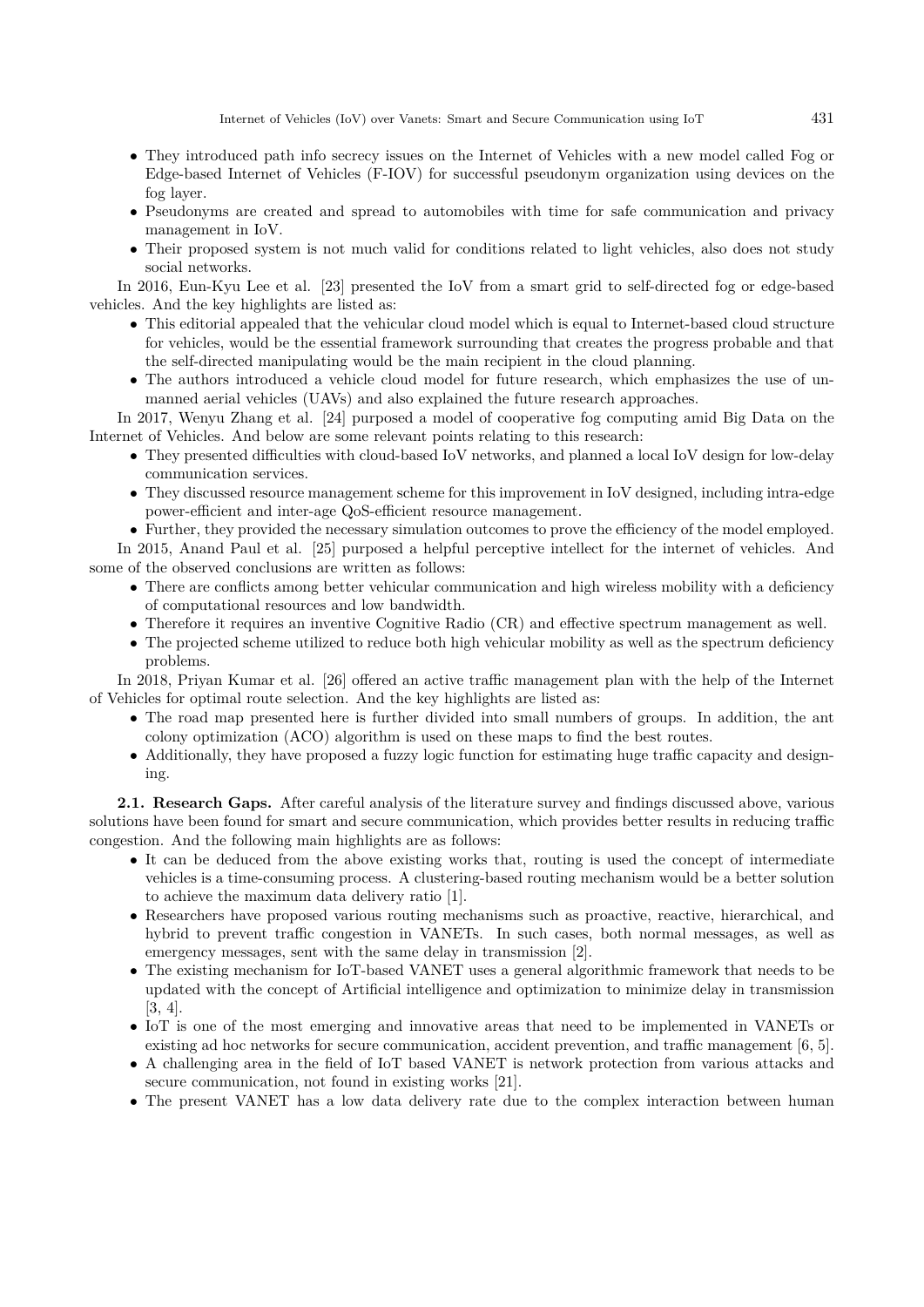TABLE 2.1 *Survey of Related Work*

| Year | Author/ $s$                                      | Proposed Work and Approach                                                                                                                                                    | Limitations                                                                                                                                                                                                                                                                                                                                                               |
|------|--------------------------------------------------|-------------------------------------------------------------------------------------------------------------------------------------------------------------------------------|---------------------------------------------------------------------------------------------------------------------------------------------------------------------------------------------------------------------------------------------------------------------------------------------------------------------------------------------------------------------------|
| 2019 | Muhammad<br>Asim Saleem<br>et al. [1]            | Data transmission using IoT based<br>VANETs with congestion control<br>mechanisms.<br>Approach: MAC protocol with<br>mediator selection method.                               | The expected routing mechanisms in practice comprise a large<br>network field, where the mechanisms required a large amount of<br>energy to visit one by one vehicle/RSU en-route. Hence, an<br>effective hybrid clustering based routing mechanism for packets<br>information transfer utilizing IoT driven VANETs to reduce<br>vehicular congestion is a better option. |
| 2018 | ${\rm Lucy}$ Sumi and<br>Virender Ranga<br>$[2]$ | Designed an IoT based VANET used<br>for traffic controlling structure in a<br>smart city for emergency vehicles.<br>Approach: IoT based VANET.                                | Authors do not consider a secure reliable routing mechanism for<br>controlling traffic influenced by attacks or intentional<br>obstruction, which itself is exceptional and should be studied.                                                                                                                                                                            |
| 2019 | Amr Tolba [3]                                    | Content accessibility preference<br>(CAP) approach for improving service<br>optimality in internet of vehicles.<br>Approach: CAP model with<br>Epidemic spread routing (ESR). | The author has suggested a technique of obtaining data at low<br>delay to enhance the service optimality of smart vehicular<br>applications. By choosing optimal gateways, the vehicles for<br>getting access to data exploit the advantages of ESR.                                                                                                                      |
| 2016 | Zhenyu Zhou et al.<br>$\lceil 4 \rceil$          | Presented dissemination of social Big<br>Data information in IoV.<br>Approach: Hybrid V2V-D2D driven<br>Internet of Vehicles.                                                 | The experimental results of this designed network show that<br>the system efficiency is increased by utilizing the hybrid<br>approach, but the routing overhead problems of the network<br>are not solved in case of a large number of vehicles.                                                                                                                          |
| 2016 | $Z$ Ning et al. $[5]$                            | Proposed a co-operative quality-<br>aware, S-IoV access service model.<br>Approach: SIoV and co-operative<br>Quality Aware Service Access<br>Structure (CQS) model.           | The work has been conducted assuming a network of fixed<br>number of vehicles. In the case of new vehicles, which want to<br>join the network during the simulation, the achieved system<br>performance is degraded for high bandwidth requirements.                                                                                                                      |
| 2017 | Jiafu Wanet et al.<br>$\lceil 6 \rceil$          | Mobile crowdsensing for traffic<br>prediction in IoV.<br>Approach: IoT, data aggregation<br>method, cloud computing.                                                          | The proposed model overcomes the deficiency of the existing<br>model by using the data aggregation in case of less<br>communicating devices, although for a large amount of<br>communicating devices the rate of data transmission is reduced.                                                                                                                            |

behavior and vehicles. As driving behavior shows the influence on human decisions, intelligent vehicles can not only act as human, but also make decisions according to requirements [22, 23].

The main issues not considered in the existing works are secure communication and network security, after which vehicle traffic congestion is another major problem for any developed or developing country. With the increment in the number of connected cars, a huge amount of data plus traffic also expected [27]. Due to traffic congestion a lot of inconveniences such as road accidents, the amount of fuel consumed by vehicles is large, air and sound pollution, damage to the vehicles occur. To analyzing precise traffic congestion control mechanisms are very much required to provide efficient and sophisticated functioning of a network with security. Web of things (IoT) helping the transformation of conventional VANETs into the intelligent vehicular ad-hoc networks (InVANETs) for Device-device (D2D) communication [28]. This helps improve road safety and efficiency of the VANETs by adopting a cluster-based routing scheme. The most important goal of any IoV model is to transmit the data packets within a network with maximum delivery rate and to achieve this task, IoT based communication is the best solution that can be observed by analysis of Table 2.1.

Table 2.1 represents an analysis of existing work based on the approaches used and their limitations, and the findings of existing research have described in Table 2.2 below with the work proposed by the authors.

IoV depends on VANET, so it needs more analysis on VANETs based on its routing protocols, artificial intelligence, and optimization techniques. VANET is the resultant term originated from the general word "Ad-Hoc Networks". VANET is a subcategory of Mobile Ad-Hoc Network (MANET), and VANETs also face many challenges that are common with MANETs [36]. Due to the development in vehicle industries, wireless communication and telecommunication results to the advancement in VANET. In this network, vehicles are taken as nodes that are movable and sharing the information between the nodes for creating a network. Vehicles that are under the field of another node, may communicate with that node plus turn out to be as a part of the network. There are mainly three kind of connection feasible in vehicular ad-hoc networks called Vehiclevehicle (V2V), Vehicle-road side units (V2R) plus clustering based routing protocols. Several IT and vehicle industries are operating collectively for organizing VANET and offering protection to consumer, consistent data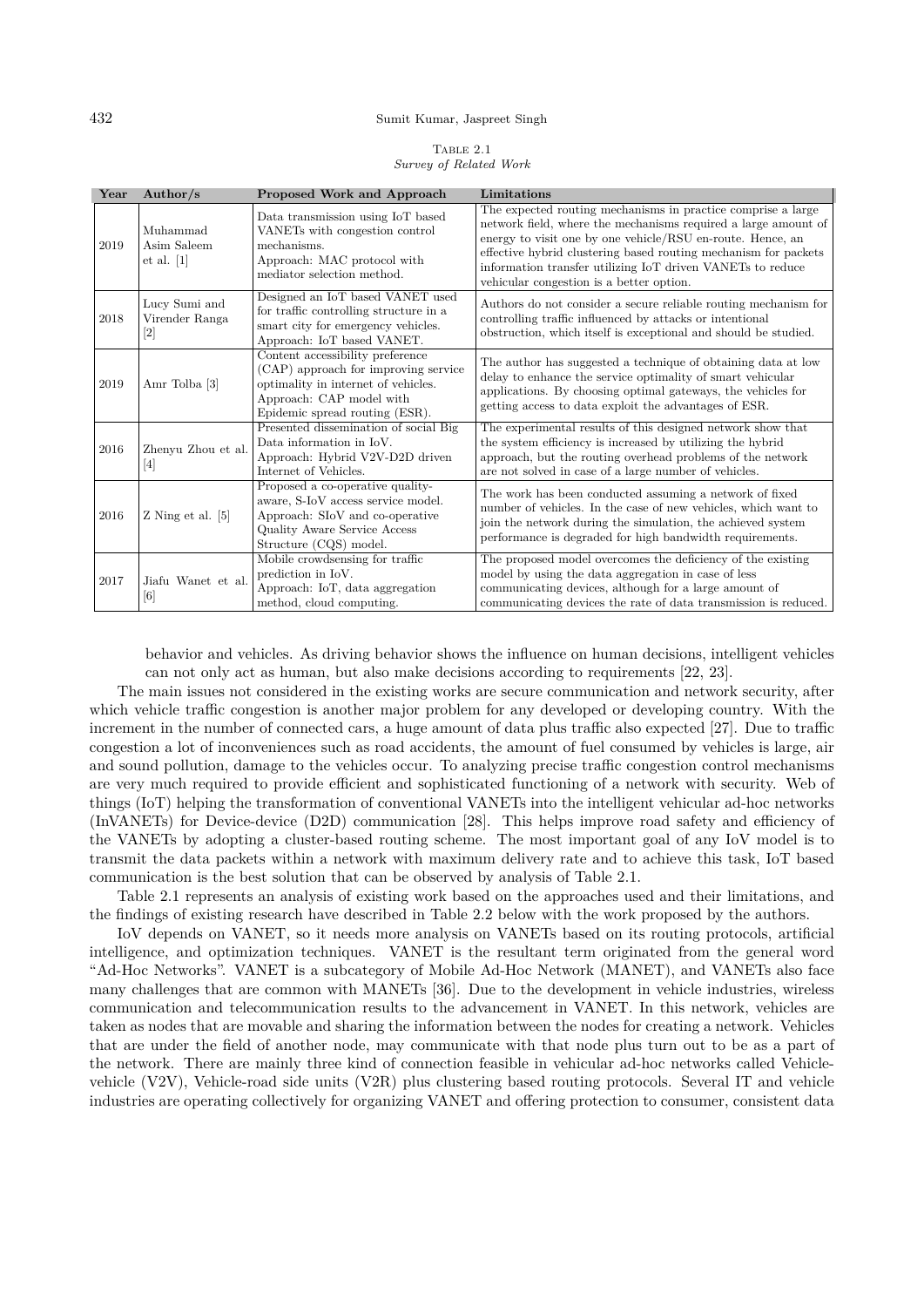# Internet of Vehicles (IoV) over Vanets: Smart and Secure Communication using IoT 433

| TABLE 2.2                  |  |
|----------------------------|--|
| Findings from Related Work |  |

| Year | Author/ $s$                                         | <b>Proposed Work</b>                                                                                                                         | Findings                                                                                                                                                                                                                                                                                                                                                                                                                                                                                                                                                                                                                                                                      |
|------|-----------------------------------------------------|----------------------------------------------------------------------------------------------------------------------------------------------|-------------------------------------------------------------------------------------------------------------------------------------------------------------------------------------------------------------------------------------------------------------------------------------------------------------------------------------------------------------------------------------------------------------------------------------------------------------------------------------------------------------------------------------------------------------------------------------------------------------------------------------------------------------------------------|
| 2019 | Elgarej Mouhcine<br>et al. $[29]$                   | A smart routing scheme in VANET<br>using a distributed Ant Colony<br>Optimization (ACO) was projected.                                       | The projected scheme relies on the VANET architecture and<br>is followed by a dispersed ant system (DAS) algorithm. DAS<br>is an example of swarm intelligence, which provides good<br>results for searching the shortest and finest routes. The results<br>showed that the technology not only reduces traffic congestion<br>by rerouting vehicles, but also helps reduce overall waiting time.                                                                                                                                                                                                                                                                              |
| 2019 | Christy Jackson<br>Joshua et al. [30]               | A multi-objective firefly optimization<br>approach (FOA) dependent weighted<br>clustering routing protocol in VANET<br>was designed.         | The authors discussed the difficulties of clustering in a reliable<br>weighted clustering routing protocol with the Firefly-optimization<br>algorithm. The results differ from other related methods<br>such as Comprehensive Learning Particle Self Adaptation<br>(CLPSO) and Multi- objective PSO with a summary obtained<br>from Chennai (Urban) in India. A similar form of the<br>evolutionary algorithm used for Multi-objective with the help of<br>multiple processors to increase performance with reduced<br>computational time.                                                                                                                                    |
| 2019 | Mrigali Gupta<br>et al. [31]                        | Designed a Particle Swarm Angular<br>Routing for Vehicular ad-hoc networks<br>(PSARV).                                                       | The authors suggested an active particle swarm angular routing<br>protocol for VANETs (PSARV) that applies the PSO technique<br>as angular routing to search an appropriate route. The RREQ-<br>swarms routing executes more proficiently than the DSR<br>considering throughput and packet loss. The predicted process<br>can be applied to a swarm leader who depends on swarm multi-<br>casting for the safety of passengers. Therefore, all the vehicles in<br>this path are informed about hazardous situations onward, so<br>that they are alert and aware in advance. The future goal is to<br>estimate the performance of PSARV network scenarios in live<br>traffic. |
| 2019 | Xi Hu et al. [32]                                   | Proposed a model for VANETs using<br>the concept of social co-operative<br>driven vehicle-to-vehicle broadcasting<br>optimization algorithm. | Proposed V2V broadcasting optimization algorithm based on<br>social coalitions. Simulation results prove that the SCBO<br>algorithm not only keeps the highest possible rate under varying<br>node densities, but also increases the transmission saving rate to<br>reduce the average end-to-end delay time.                                                                                                                                                                                                                                                                                                                                                                 |
| 2018 | Jamal T. and<br>Enrique A. [33]                     | Designed a vehicular network based<br>on swarm intelligence algorithm for<br>collaborative traffic.                                          | Swarm FREDY advised a Swarm Intelligence inspired scheme for<br>congestion control in VANET. FREDY has shown greater<br>stability and more options for advancement than DIFRA. Since<br>the beacon rates calculated through the first technique are often<br>lower than those calculated by Swarm DIFRA.                                                                                                                                                                                                                                                                                                                                                                      |
| 2017 | Ramesh C.<br>Poonia [34]                            | Discussed the routing protocols for<br>VANETs with swarm intelligence for<br>performance evaluation of the<br>network.                       | This article presented a VANET based on swarm intelligence and<br>also examined the QoS of some routing protocols based on<br>swarm intelligence like Time-ant, ACO-RA, Hy-BR, PRA, and<br>Bee-Ad-hoc. They conclude Bee-Ad-hoc and Hy-BR is the most<br>suitable routing algorithm in VANET but the network security is<br>poor and will be improved by applying artificial intelligence<br>techniques with swarm intelligence technology in the future.                                                                                                                                                                                                                     |
| 2019 | R. Yarinezhad<br>and A. Sarabi<br>$\left[35\right]$ | Projected a new routing algorithm<br>for VANETs driven Glowworm<br>Swarm Optimization (GSO)<br>algorithm.                                    | Using GSO, the proposed algorithm detects optimal routes<br>between 3-way congestion with intersections, and packets are<br>delivered based on optimal routes, which are also fit for<br>congested situations. Simulation results show that the designed<br>algorithm is better than GSO and another two algorithms OSTD<br>and SAMQ. Furthermore The GSO algorithm requires a large<br>number of glowworms to build an optimal path and need<br>artificial intelligence for better results.                                                                                                                                                                                  |

interchange and providing the optimal path. One of the main tasks in VANET is to discover the optimal path or to find the target's node position. Varied researchers are trying their hand in this area for optimizing the route or searching the destination in VANET in a consistent manner. Numbers of optimization procedures are existing being encouraged from nature and also has own varied characteristics and calculates diverse method for solving problems and for optimization of the results.

After the survey, the next section discusses the layered architecture of IoV, which helps explore the characteristics and challenges of smart and secure communication for better understanding.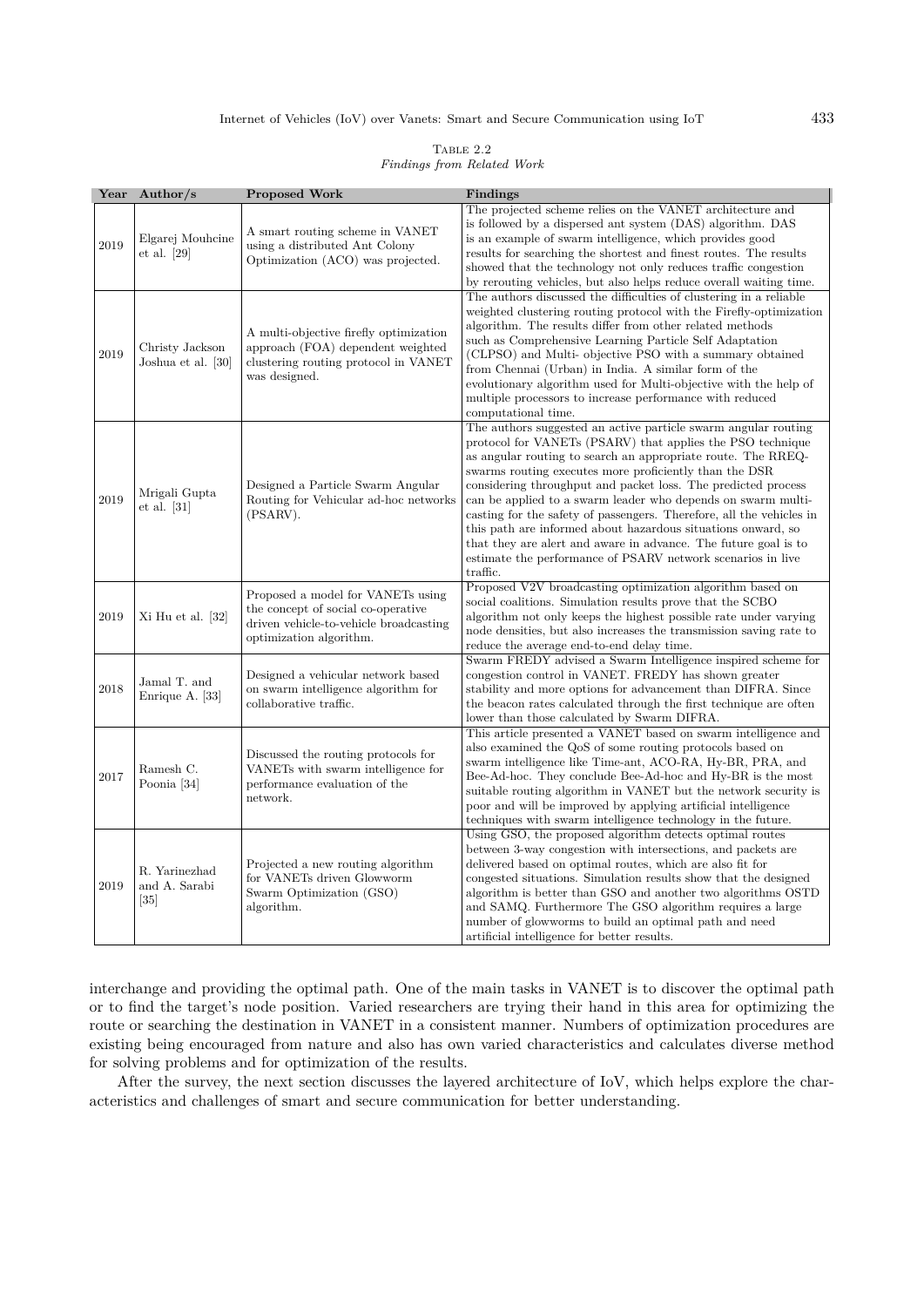| <b>Layers</b> (Functions)                           | Representation                                                                                                  |
|-----------------------------------------------------|-----------------------------------------------------------------------------------------------------------------|
| <b>Perception</b><br>(Data Collection)              | Sensors/Actuator, RSUs, Video Camera, Personal devices                                                          |
| <b>Network Communication</b><br>(Data Transmission) | Cellular 5G/LTE, DSRC WAVE/WiFi, WiMax, Bluetooth, IP,<br>UWB, Zigbee, RFID/NFC                                 |
| <b>Artificial Intelligence</b><br>(Data Management) | Cloud/Fog computing, Big data analytics, Context management,<br>Expert system                                   |
| Application<br>(Smart Services)                     | Autonomous vehicles, Traffic management system, E-Toll<br>collection, Navigation, Smart Grid, Security services |
| <b>Business</b><br>(Data Models)                    | Graphics, Tables, Diagrams, Flowcharts, APIs, Advertisements                                                    |

Fig. 3.1. *IoV 5 layers architecture*

**3. Layered Architecture and Protocols.** Layered architecture design of complex networks such as IoV with various technologies is a challenging task that needs to identify and effectively group a set of elements with similar functionality and representation. Several researchers have proposed different layered IoV architectures.

**3.1. Layered Architecture.** A five-layered architecture is depicted in this section, which includes perception, network, artificial intelligence, application, and business layer. The functionality and representation of each layer have briefly described below, with the proposed Fig. 3.1 from studies on [37, 38] has the typical IoV architecture.

- **Perception Layer:** Perception layer includes each sensor inside the vehicle that collects natural data to make precise decisions for various driving patterns and traffic conditions use, such as satellite sightings, road traffic monitoring, vehicle position recognition, and vehicle monitoring.
- **Network Layer:** This layer establishes communication using heterogeneous networks like Cellular 5G/LTE, DSRC WAVE/Wi-Fi, WiMax, GSM, WLAN, Bluetooth, Radio frequency identification (RFID) signals and many other modes of wireless communication for Vehicle-everything (V2X) modes.
- **Artificial Intelligence Layer:** It is the heart of the IoV model which is used for computing, processing and storing of the information. This layer having sub-layers like sensing, data mining, analytics and intelligent control layer.
- **Application Layer:** This layer contains statistical tools, storage provision, and infrastructure operations that are responsible for analysis, processing, storage, and decision making for risk factors like traffic collisions, bad weather. Here smart real-time apps, traffic safety, efficiency, and multimedia data used.
- **Business Layer:** This layer contains operational and management logic related to the business aspect, mainly for the development of business models and statistical analysis of the vehicular data. For these tasks, various analysis tools use, such as flowcharts, graphs, tables, diagrams, and use cases.

**3.2. Routing Protocols.** As high flow in the vehicle network, the most difficult task is data routing or connection establishment process. There are five categories of routing protocols in the Internet of Vehicles (IoV) model, which are listed and discussed below with the help of diagram 3.2:

- **Position or Geographic Based (Unicast):** These routing protocols consist of a variety of algorithms for exchange details about the geographical positioning to pick the next forwarding nodes. The information is communicated to the one-node neighbour, which is nearest to the target, without any route information. So, this routing method is useful, as there is no requirement to build and maintain a universal route from source to target node like location-aware routing for Unmanned Aerial Vehicles in software-defined networks [41]. The rank based route is mainly divided into two classes: Location-based greedy Vehicle-vehicle networking and Delay-Tolerant Networking (DTN) Protocols.
- **Topology Based:** These protocols use the details links available on the channels for data packets delivery. These are mainly separated by Proactive, Reactive and Hybrid types. Proactive is table-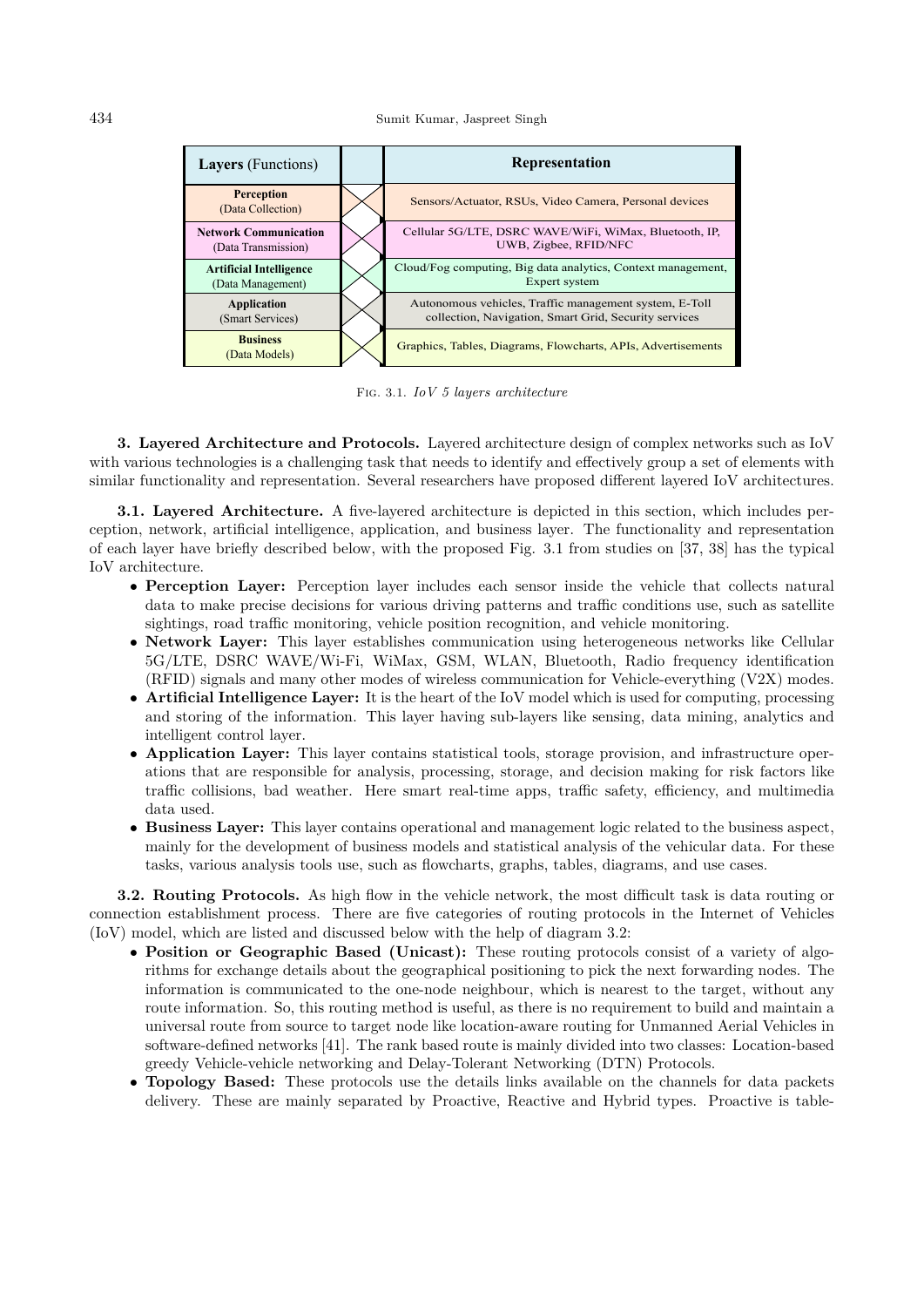

Fig. 3.2. *IoV Routing protocols taxonomy adapted from [39, 40]*

based routing, where every hop maintains a routing table. Reactive is on-demand routing, there is no need to maintain the routing table. Hybrid routing is a combination of both, where the network is divided into zones [42].

- **Broadcast Based:** Broadcast based routing is widely used in the vehicular network for data sharing regarding weather, emergency and traffic conditions between vehicles as well as delivery of advertisements and announcements.
- **Cluster Based (Multicast):** A collection of hops describes itself as part of a cluster from which a hop is selected as the cluster head (CH) to distribute the packets. Cluster head (CH) selected based on specific selection criteria. Scalability can be given in large networks, but delays will be found when grouping in most vehicle networks. To implement scalability, a virtual network structure needs to form by the clustering (grouping of hops).
- **Geocast Based (Multicast):** The Geocast route is a multicast-based geographic location [43]. Its purpose is to pass the packet from single-vehicle through multiple vehicles to reach the destination based on their local geographic region known as Zone. Unicast routing may be applied to deliver the packet inside the target zone. In Geocast, vehicles outside the simulation area are not warned to bypass the unwanted extra-fast response. One disadvantage of Geo Cast is network segmentation, as well as the next adverse nodes, which can interrupt the usual information delivery.

Nowadays, VANETs integrate with software-defined networking (SDN), which requires a more flexible content-centric networking approach as opposed to multicasting [44]. Whereas active assemblies of basic VANETs should be used for a unicast message communication at present; as there are still many applications that require seamless unicast routing.

**3.3. Security requirements.** The above survey concluded some basic security requirements to protect the vehicle network from attackers and maintain secure communications, listed in the following Table 3.1: The layered architecture, routing protocols, and security requirements have discussed in this section, but the use of intelligence needs to be explored more with the help of a new proposed model. Therefore, to analyze the impact of artificial intelligence and machine learning, some important conclusions have proposed in the

following section.

**4. Analysis and Proposed Framework.** In this part, the existing works have analyzed using QoS parameters like throughput and packet loss for comparing and observing values from the simulation section of [1, 2, 3, 4] in terms of throughput and packet loss. Throughput typically represents an average feasible or the transfer rate between two nodes. Throughput is usually inversely correlated with the possibility of packet loss, as packet loss leads to a slow throughput rate. Therefore, to compare and analyze existing works, calculated the average Throughput based on unit conversion (like Kbps to Mbps or Gbps to Mbps) and Packet Loss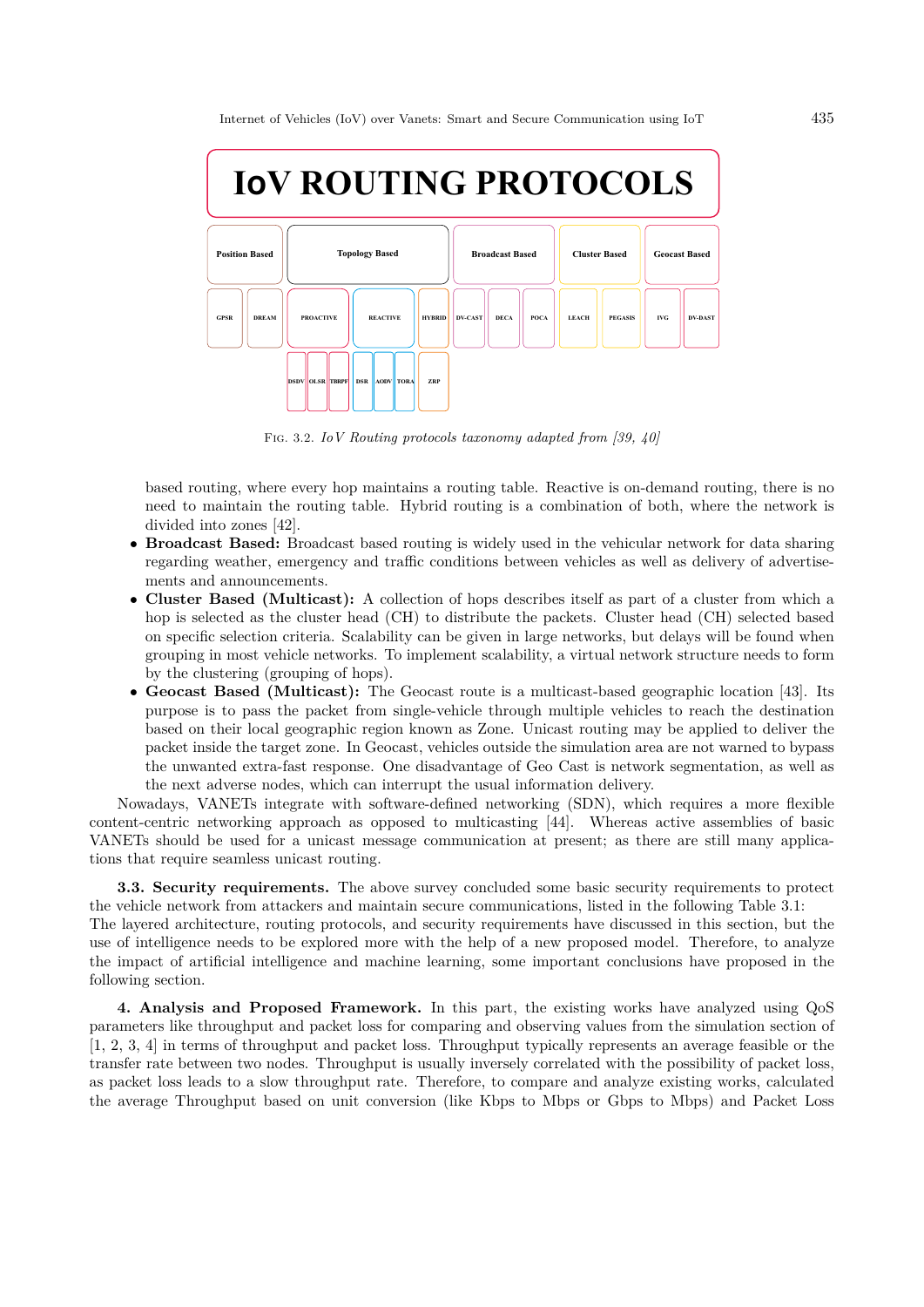| TABLE 3.1                                                |  |  |
|----------------------------------------------------------|--|--|
| Security requirements in VANET based on $\vert 45 \vert$ |  |  |

| Parameters      | Description                                                                            |  |  |
|-----------------|----------------------------------------------------------------------------------------|--|--|
| Non-Repudiation | This avoids frauds from denying their offenses because in this case even if the attack |  |  |
|                 | happens, unrepentant will expedite the capability to detect attackers.                 |  |  |
|                 | Vehicular networks will require real-time for many purposes and should therefore       |  |  |
| Availability    | always be available. These apps require high speed from sensory networks or through    |  |  |
|                 | the Ad-hoc network, the resultant elimination may be or the massage can be a little    |  |  |
|                 | useless if there is a hold of seconds in various applications.                         |  |  |
|                 | This security requirement assured that information will be read by allowed users only. |  |  |
| Confidentiality | A need for confidentiality is required in group communications, where team members     |  |  |
|                 | are not allowed to read such information.                                              |  |  |
|                 | It assures that the data has been entered by an authentic user. The data accessing     |  |  |
| Authentication  | the physical stream must be precise and established by the authentic person because    |  |  |
|                 | in IoV, the reaction nodes according to data established from the other end.           |  |  |
|                 | It ensures that the data in the sender and the sender side are the same Message        |  |  |
| Integrity       | conversion is done by authorized users only. The recipient uses the same process as    |  |  |
|                 | the one used on the sender's side to create the second call from the message           |  |  |
|                 | comparing it to the first message. This process ensures the integrity of the data.     |  |  |

TABLE 4.1 *QoS Parameters Comparison*

| S.no | <b>Authors</b>                   | Average Throughput (Mbps) | Packet Loss Rate $(\%)$ |
|------|----------------------------------|---------------------------|-------------------------|
|      | Muhammad Asim Saleem et al. [1]  | 5.30                      | 12.77                   |
|      | Lucy Sumi and Virender Ranga [2] | 53.94                     | 23.74                   |
|      | Amr Tolba [3]                    | 95.17                     | 9.83                    |
|      | Zhenyu Zhou et al. $[4]$         | 85.33                     |                         |

(Sometimes known as Total packet/Success transfer rate). In these research articles, simulation parameters have calculated with different scenarios, and comparisons between them are not possible depending on the scenarios considered. Analysis based on QoS parameters, such as throughput and packet loss, is shown in the Table 4.1 to compare existing work; their graphical representation is in Fig. 4.1.

Table 4.1 and Fig. 4.1 represent a comparative analysis of the IoV model in previous years proposed by various techniques and algorithms based on the QoS parameters. Fig. 4.1 (a) represents the comparative analysis of observed throughput in different scenario for IoV, but in case of work proposed by [3] and [4] is much better compare to the others because they use the concept of estimation of headway distance of vehicles as a Wiener process by exploiting Kolmogorov equation to maintain the connectivity of the vehicle. The transmission loss of existing work is represented in Fig. 4.1 (b) with comparative analysis in different scenarios for IoV and the transmission loss of work proposed by [3] and [4] is less due to stable connectivity between the vehicles. From the Fig. 4.1, some observations have shown that the models designed by different researchers have their advantages and disadvantages, but the use of artificial intelligence is a beneficial step for secure communication in IoV networks with existing works.

Additional studies are required to build a smart and reliable IoT based VANET model using artificial intelligence techniques.

**4.1. Proposed Framework.** Based on the above survey findings and gaps analysis, IoT-based VANET and intelligent services have used to design a proposed Cluster-based, Self-organized, and Intelligent (CSI) framework that helps in smart and secure communication thereby reducing traffic congestion, as shown in Fig. 4.2.

- **IoV Setup Phase:** Design and deploy IoT based VANET Step 1: IoT has helped develop the ad-hoc network of traditional vehicles into ad-hoc networks of intelligent vehicles.
- **Cluster Setup Phase:** Clusters formation and Data transmission Step 2, 3: Define the coverage area for each vehicle/RSU node, which helps to build the route from the source node to the destination node. To solve this problem the selection of Cluster Head (CH) node is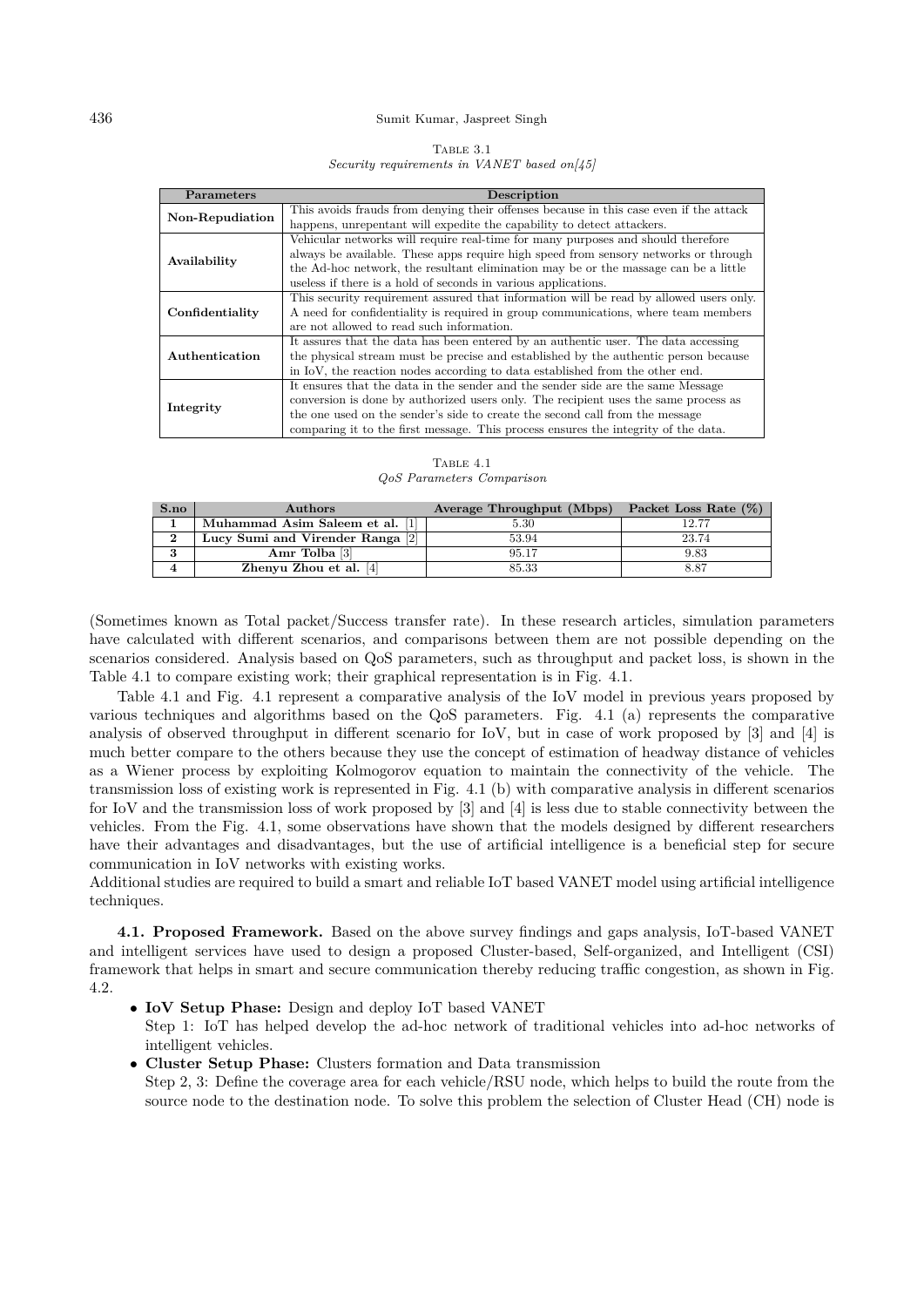

Fig. 4.1. *Comparison of QoS Parameters: (a) Average Throughput and (b) Packet Loss Rate*



Fig. 4.2. *Proposed Cluster-based Self-organized Intelligent (CSI) Framework*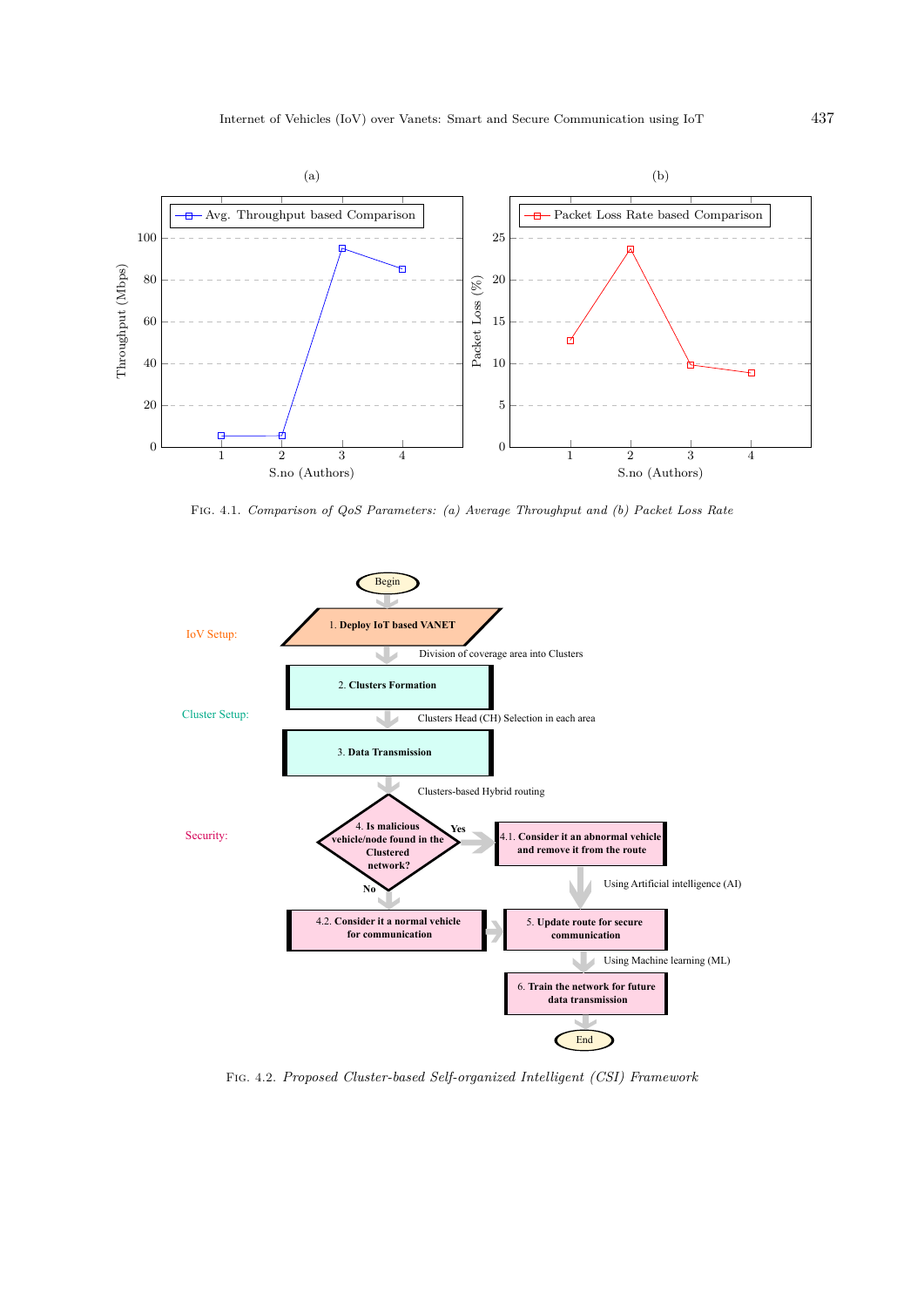best suited for better data transmission.

• **Security Mechanism:** Malicious node, Update route, and Network training

Step 4, 5, 6: When the performance of the network degraded, then the concept of Artificial intelligence (AI) is used to detect malicious or fail nodes in the network, which has not able to communicate with other vehicles/RSU thereby create traffic congestion. The machine learning (ML) algorithm acts as a processing unit that updates itself with changes in routes used for future data transmission.

Some important outcomes based on the proposed CSI model have listed below that will help solve real-life problems in existing IoV networks:

- The use of clustering-based routing approaches with trust management mechanisms will be beneficial for the future internet of vehicles.
- The integration of artificial intelligence with routing mechanisms helps to detect networks blocked by malicious or dead nodes.
- The concept of traffic congestion minimization will be introduced with the IoV network to provide a fast and robust communication.

Moreover, we have decided to use a robust cluster-based routing to validate the proposed work. Hence, future studies on the current topic are required to compare and verify the proposed and existing models based on parameters such as Throughput, Packet loss, Packet delivery ratio, and delay.

**5. Conclusion and Future Scope.** New communication technologies for vehicles grow mainly from the improvement of basic communication between Vehicle-vehicle and Vehicle-infrastructure, and Vehicle-network. IoV model is a reality at present which is acquired by interconnections of vehicles and traffic infrastructure including people. This paper presented a detailed overview of the IoV architecture along with its routing protocols, issues, and challenges, which helps to build secure communication. IoV network designing is still at an early stage of development, and requires many technical issues to be resolved before it is recognized globally and deployed in modern networks. With the fast growth of computing and wireless transmission techniques, the Internet of Vehicles network offers large business and research importance for security and fast communication. Therefore, in the future, the IoV network is a better option with the concept of Artificial intelligence and Machine learning technology acting as a classifier used to train IoV networks with a reliable routing mechanism based on hybridization and meta-heuristic optimization algorithms adopted for security and fast communication purposes.

#### REFERENCES

- [1] M. A. SALEEM, Z. SHIJIE, AND A. SHARIF, Data transmission using iot in vehicular ad-hoc networks in smart city congestion," *Mobile Networks and Applications*, vol. 24, no. 1, pp. 248–258, 2019.
- [2] L. Sumi and V. Ranga, An iot-vanet-based traffic management system for emergency vehicles in a smart city," in *Recent Findings in Intelligent Computing Techniques*. Springer, 2018, pp. 23–31.
- [3] A. Tolba, Content accessibility preference approach for improving service optimality in internet of vehicles," *Computer Networks*, vol. 152, pp. 78–86, 2019.
- [4] Z. Zhou, C. Gao, C. Xu, Y. Zhang, S. Mumtaz, and J. Rodriguez, Social big-data-based content dissemination in internet of vehicles," *IEEE Transactions on Industrial Informatics*, vol. 14, no. 2, pp. 768–777, 2017.
- [5] Z. Ning, X. Hu, Z. Chen, M. Zhou, B. Hu, J. Cheng, and M. S. Obaidat, A cooperative quality-aware service access system for social internet of vehicles," *IEEE Internet of Things Journal*, vol. 5, no. 4, pp. 2506–2517, 2017.
- [6] J. Wan, J. Liu, Z. Shao, A. V. Vasilakos, M. Imran, and K. Zhou, Mobile crowd sensing for traffic prediction in internet of vehicles," *Sensors*, vol. 16, no. 1, p. 88, 2016.
- [7] A. Azman, S. Yogarayan, S. L. W. Jian, S. F. A. Razak, K. J. Raman, M. F. A. Abdullah, S. Z. Ibrahim, A. H. M. Amin, and K. S. Muthu, Comprehensive study of wireless communication technologies for vehicular communication," in *2018 3rd International Conference on Computer and Communication Systems (ICCCS)*. IEEE, 2018, pp. 314–317.
- [8] M. A. Haque and M. D. Hossain, Technology survey of wireless communication for in-vehicle applications," in *The 8th International Conference on Software, Knowledge, Information Management and Applications (SKIMA 2014)*. IEEE, 2014, pp. 1–7.
- [9] A. Nayyar, B.-L. Nguyen, and N. G. Nguyen, The internet of drone things (iodt): Future envision of smart drones," in *First International Conference on Sustainable Technologies for Computational Intelligence*. Springer, 2020, pp. 563–580.
- [10] J. Chen, H. Zhou, N. Zhang, W. Xu, Q. Yu, L. Gui, and X. Shen, Service-oriented dynamic connection management for software-defined internet of vehicles," *IEEE Transactions on Intelligent Transportation Systems*, vol. 18, no. 10, pp. 2826–2837, 2017.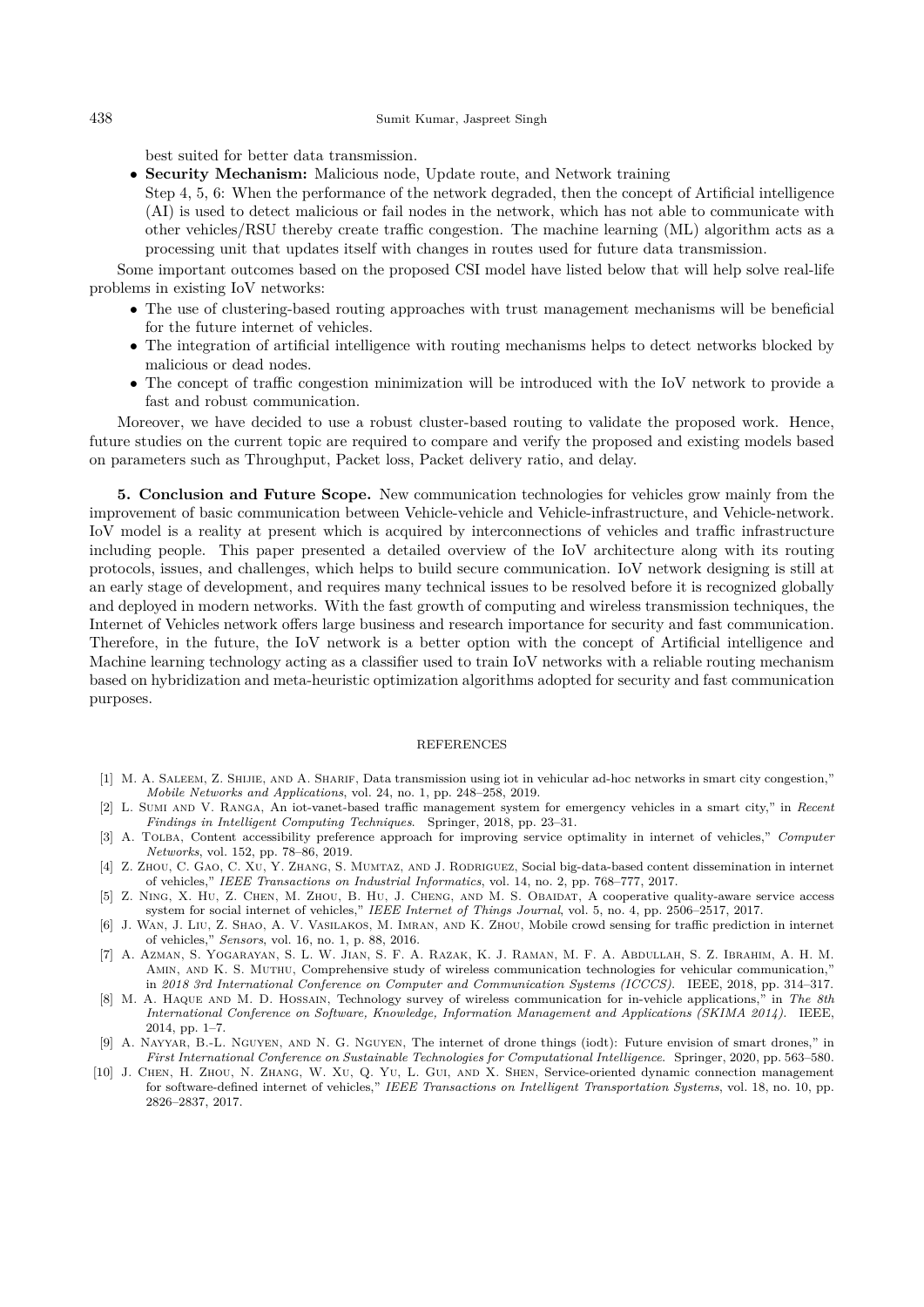- [11] M. Sookhak, F. R. Yu, and H. Tang, Secure data sharing for vehicular ad-hoc networks using cloud computing," in *Ad Hoc Networks*. Springer, 2017, pp. 306–315.
- [12] S. Sharma and A. Kaul, A survey on intrusion detection systems and honeypot based proactive security mechanisms in vanets and vanet cloud," *Vehicular Communications*, vol. 12, pp. 138–164, 2018.
- [13] N. A. Khan, N. Jhanjhi, S. N. Brohi, R. S. A. Usmani, and A. Nayyar, Smart traffic monitoring system using unmanned aerial vehicles (uavs)," *Computer Communications*, 2020.
- [14] M. Priyan and G. U. Devi, A survey on internet of vehicles: applications, technologies, challenges and opportunities," *International Journal of Advanced Intelligence Paradigms*, vol. 12, no. 1-2, pp. 98–119, 2019.
- [15] S. Kumar, H. Sharma, G. Singh, Neetu, and H. Chugh, Internet of vehicles (iov): A 5g connected car," *Advances and Applications in Mathematical Sciences*, Dec. 2019.
- [16] A. Kumar, K. Rajalakshmi, S. Jain, A. Nayyar, and M. Abouhawwash, A novel heuristic simulation-optimization method for critical infrastructure in smart transportation systems," *International Journal of Communication Systems*, p. e4397, 2020.
- [17] K. J. Borah, J. Borah, and M. Kantipudi, Optimal control of cyber physical vehicle systems," *International Journal of Intelligent Systems Design and Computing*, vol. 1, no. 3-4, pp. 205–213, 2017.
- [18] S. CHABA, R. KUMAR, R. PANT, AND M. DAVE, Secure and efficient key delivery in vanet using cloud and fog computing," in *2017 International Conference on Computer, Communications and Electronics (Comptelix)*. IEEE, 2017, pp. 27–31.
- [19] W. Xu, H. Zhou, N. Cheng, F. Lyu, W. Shi, J. Chen, and X. Shen, Internet of vehicles in big data era," *IEEE/CAA Journal of Automatica Sinica*, vol. 5, no. 1, pp. 19–35, 2017.
- [20] X. Wang, Z. Ning, and L. Wang, Offloading in internet of vehicles: A fog-enabled real-time traffic management system," *IEEE Transactions on Industrial Informatics*, vol. 14, no. 10, pp. 4568–4578, 2018.
- [21] J. Kang, R. Yu, X. Huang, M. Jonsson, H. Bogucka, S. Gjessing, and Y. Zhang, Location privacy attacks and defenses in cloud-enabled internet of vehicles," *IEEE Wireless Communications*, vol. 23, no. 5, pp. 52–59, 2016.
- [22] J. Kang, R. Yu, X. Huang, and Y. Zhang, Privacy-preserved pseudonym scheme for fog computing supported internet of vehicles," *IEEE Transactions on Intelligent Transportation Systems*, vol. 19, no. 8, pp. 2627–2637, 2017.
- [23] E.-K. Lee, M. Gerla, G. Pau, U. Lee, and J.-H. Lim, Internet of vehicles: From intelligent grid to autonomous cars and vehicular fogs," *International Journal of Distributed Sensor Networks*, vol. 12, no. 9, p. 1550147716665500, 2016.
- [24] W. Zhang, Z. Zhang, and H.-C. Chao, Cooperative fog computing for dealing with big data in the internet of vehicles: Architecture and hierarchical resource management," *IEEE Communications Magazine*, vol. 55, no. 12, pp. 60–67, 2017.
- [25] A. Paul, A. Daniel, A. Ahmad, and S. Rho, Cooperative cognitive intelligence for internet of vehicles," *IEEE Systems Journal*, vol. 11, no. 3, pp. 1249–1258, 2015.
- [26] P. M. Kumar, G. Manogaran, R. Sundarasekar, N. Chilamkurti, R. Varatharajan *et al.*, Ant colony optimization algorithm with internet of vehicles for intelligent traffic control system," *Computer Networks*, vol. 144, pp. 154–162, 2018.
- [27] Y. AGARWAL, K. JAIN, AND O. KARABASOGLU, Smart vehicle monitoring and assistance using cloud computing in vehicular ad hoc networks," *International Journal of Transportation Science and Technology*, vol. 7, no. 1, pp. 60–73, 2018.
- [28] S. DEBROY, P. SAMANTA, A. BASHIR, AND M. CHATTERJEE, Speed-iot: spectrum aware energy efficient routing for deviceto-device iot communication," *Future Generation Computer Systems*, vol. 93, pp. 833–848, 2019.
- [29] E. MOUHCINE, K. MANSOURI, AND Y. MOHAMED, Intelligent vehicle routing system using vanet strategy combined with a distributed ant colony optimization," in *International Conference on Advanced Information Technology, Services and Systems*. Springer, 2018, pp. 230–237.
- [30] C. J. Joshua, R. Duraisamy, and V. Varadarajan, A reputation based weighted clustering protocol in vanet: a multiobjective firefly approach," *Mobile Networks and Applications*, vol. 24, no. 4, pp. 1199–1209, 2019.
- [31] M. GUPTA, N. SABHARWAL, P. SINGLA, J. SINGH, AND J. J. RODRIGUES, Psarv: Particle swarm angular routing in vehicular ad hoc networks," in *International Conference on Wireless Intelligent and Distributed Environment for Communication*. Springer, 2018, pp. 115–127.
- [32] X. Hu, T. Wu, and Y. Wang, Social coalition-based v2v broadcasting optimization algorithm in vanets," in *International Conference on Swarm Intelligence*. Springer, 2019, pp. 318–325.
- [33] J. Toutouh and E. Alba, A swarm algorithm for collaborative traffic in vehicular networks," *Vehicular Communications*, vol. 12, pp. 127–137, 2018.
- [34] R. C. Poonia, A performance evaluation of routing protocols for vehicular ad hoc networks with swarm intelligence," *International Journal of System Assurance Engineering and Management*, vol. 9, no. 4, pp. 830–835, 2018.
- [35] R. YARINEZHAD AND A. SARABI, A new routing algorithm for vehicular ad-hoc networks based on glowworm swarm optimization algorithm," *Journal of AI and Data Mining*, vol. 7, no. 1, pp. 69–76, 2019.
- [36] S. GLASS, I. MAHGOUB, AND M. RATHOD, Leveraging manet-based cooperative cache discovery techniques in vanets: A survey and analysis," *IEEE Communications Surveys & Tutorials*, vol. 19, no. 4, pp. 2640–2661, 2017.
- [37] L. TUYISENGE, M. AYAIDA, S. TOHME, AND L.-E. AFILAL, Network architectures in internet of vehicles (iov): Review, protocols analysis, challenges and issues," in *International Conference on Internet of Vehicles*. Springer, 2018, pp. 3–13.
- [38] J. Contreras-Castillo, S. Zeadally, and J. A. Guerrero Ibáñez, A seven-layered model architecture for internet of vehicles," *Journal of Information and Telecommunication*, vol. 1, no. 1, pp. 4–22, 2017.
- [39] O. Senouci, Z. Aliouat, and S. Harous, A review of routing protocols in internet of vehicles and their challenges," *Sensor Review*, 2019.
- [40] J. CONTRERAS-CASTILLO, S. ZEADALLY, AND J. A. GUERRERO-IBAÑEZ, Internet of vehicles: architecture, protocols, and security," *IEEE Internet of Things Journal*, vol. 5, no. 5, pp. 3701–3709, 2017.
- [41] S. Vashist and S. Jain, Location-aware network of drones for consumer applications: Supporting efficient management between multiple drones," *IEEE Consumer Electronics Magazine*, vol. 8, no. 3, pp. 68–73, 2019.